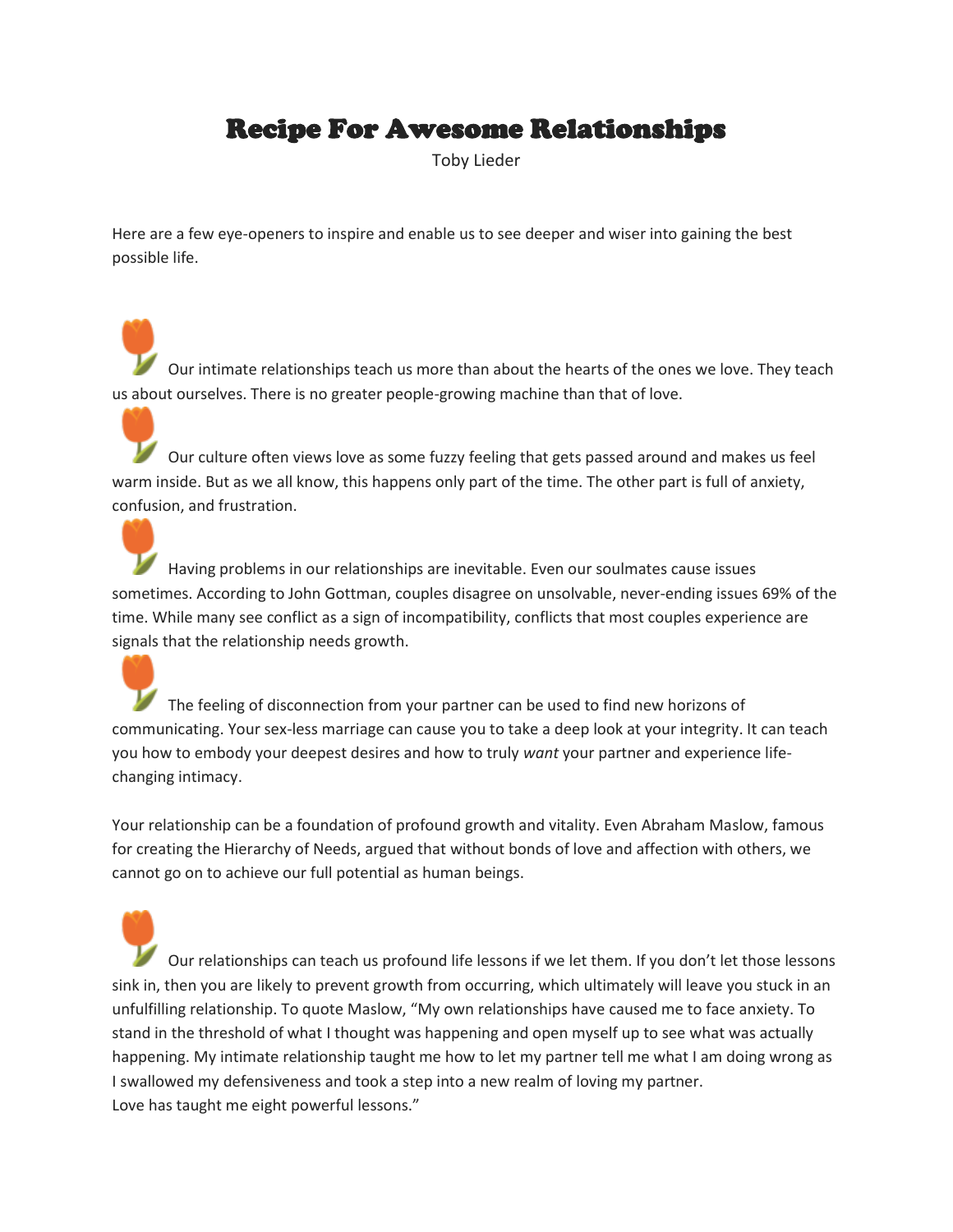## **8 Ways Intimate Relationships Teach Us** [Credit: Karl Benson](https://www.kylebenson.net/intimate-relationships/)

**1.** Happiness in our relationships does not come just by finding the right partner, it requires you to become the right partner as well.

This requires massive personal growth.

Your relationship gives you an opportunity to learn how to control your anger, your reactions, and your defensiveness, so you can find new ways of being affectionate, giving, and respectful of your partner's differences. It causes you to let someone depend on you. To behave in trustworthy ways that prove your commitment and reliability in the relationship. To face the vulnerability of giving your heart to one person fully, without a secret life and without escape routes.

Being the right partner is not an easy journey. But the emotional depth and growth you will experience will bring fulfilment beyond what you ever imagined.



**2.** Facts matter less than feelings.

In any relationship, there are two roads of communicating. There is fact and there is feeling. As a guy, I have habitually clung to the facts of what was going on in my relationship. But your feelings are not some fact we can fact check; they are emotions. When communicating with your partner, the one thing you don't want to miss is the feeling. Because the feeling is what really matters.

If your partner is angry, realize there tends to be a feeling of hurt underneath that anger. Ask your partner why they are feeling hurt. That's how you diffuse anger. Once you can show your partner that you understand why they feel the way they do, even if you disagree, the quicker both of you can connect and find a solution.

**3.** There will always be a reason to reject anyone.

Every single person is imperfect and every single person will cause you to want to push them away. To dump them. To leave them.

"Every [relationship] demands an effort to keep it on the right track; there is constant tension…between forces that hold you together and those that tear you apart." – John Gottman

The trick to making love last is to discover – and to continue to discover – reasons for staying together.

**4.** Withdrawal is death.

A dysfunctional relationship pattern that emerged from 40 years of research in John Gottman's love lab was withdrawal. When we turn away from our partners, the affection, shared humor, and joy goes out the window.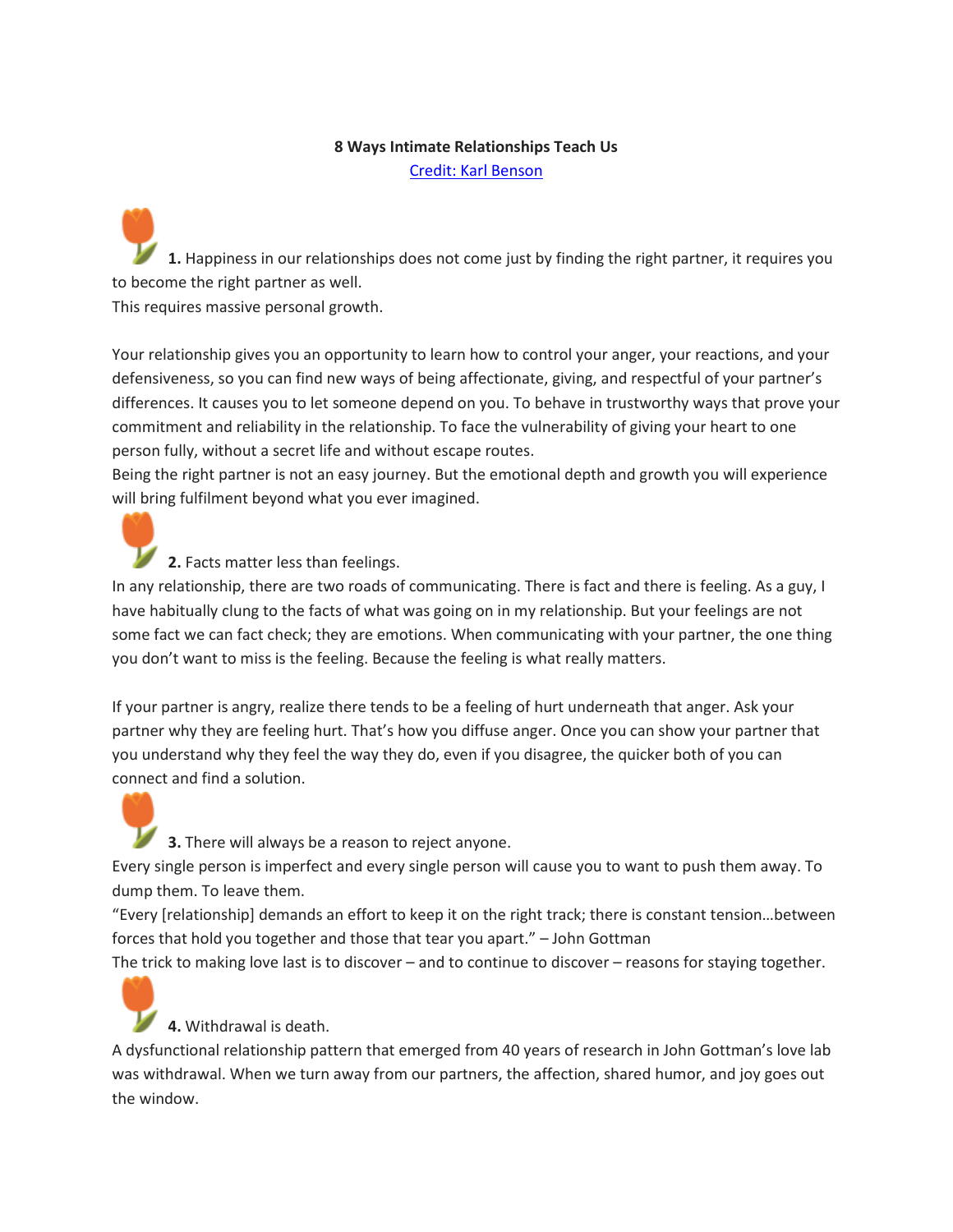Withdrawal tends to happen when one person is emotionally unavailable or when a couple continues to behave in negative ways that push each other away. It's emotionally crippling. Withdrawal kills intimacy and sexual passion.

Personal growth comes from learning how to be hurt or angry and not withdrawing from the relationship. To learn how to say you're upset, frustrated and hurt, so both your partner and you can come together to talk through it. It takes emotional depth not to put up a wall. If you want a close, intimate relationship, then that's what you need to learn how to do.

**5.** Touch is the best aphrodisiac. Affectionate touch brings us closer and causes us to stay close. If you're not touching your partner often, your relationship is not going to feel passionate. Both of you will feel that the connection and closeness you once had is diminishing.

While sexual touching does improve romance, affectionate touching deepens romance. It's the gentle brush along the back as you pass in the hall. The touching of one's hair as you lay in bed. Love thrives in the micro-moments of connection, and sometimes the best way to create connection is reach out and touch your loved one.

Consistently ask yourself, "If I'm going to make this relationship work, what must I do? What must I quit doing?" Often we know what we want from our partner, but very few of us have a clear idea of what our partner needs from us. If your answers to this question are unknown, or if they feel superficial or vague, then it's time you ask your partner. "Am I helping you get your needs met in this relationship? (And if not, what can I do differently?)" Honor what your partner says. It matters.

**6.** Complaining to friends and family doesn't help.

Often we feel so frustrated with our partners that it becomes easy to gossip with our friends and family about their flaws, their lack of sexual desire, or their horrible communication skills. Unfortunately, our friends and family do not have the power to change your relationship. If you have a problem, go directly to your partner. That's the only person who can make the effort to change your relationship.

**7.** Love is a verb, not a feeling.

If you want your relationship to work, then you have to make an intentional effort to make it work. Two of my most popular articles reinforce this.

[If Love Requires Effort, Was It Meant To Be?](https://www.kylebenson.net/love-requires-effort/)

[If You Want A Great Life, Work At It.](https://www.kylebenson.net/good-sex/)

If you want the romance to stay alive, you have to keep it alive. As unattractive as that may sound to some people, I think that is the most attractive thing a person can offer.